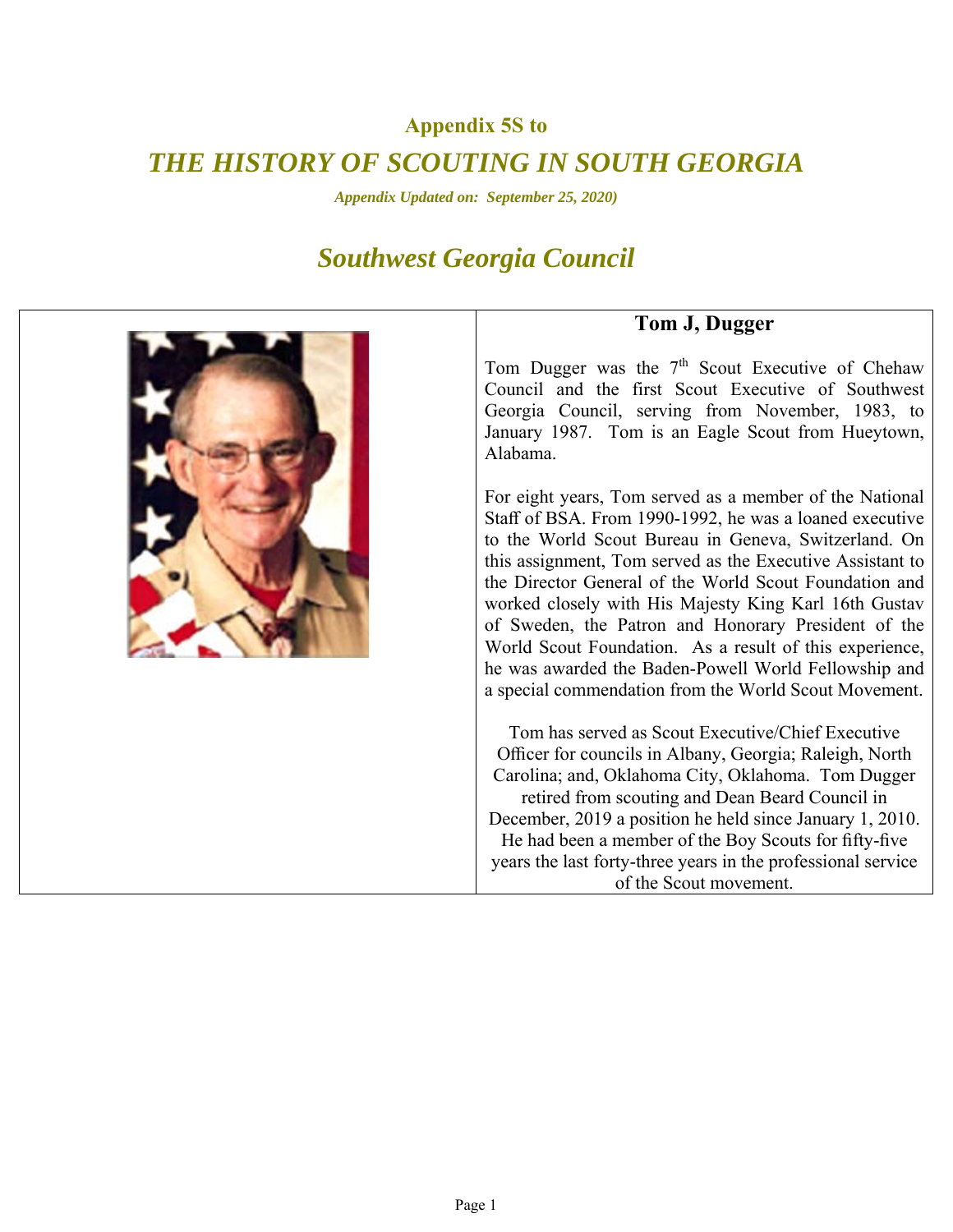| <b>Sam Richmond</b>                                                                                                                                                                                                                                                            |
|--------------------------------------------------------------------------------------------------------------------------------------------------------------------------------------------------------------------------------------------------------------------------------|
| The 2nd Council Executive of Southwest Georgia Council<br>serving from February 15, 1987 to December 11, 1989.<br>He came to Southwest Georgia Council from the council<br>in Montgomery Alabama.<br>After leaving Southwest<br>Georgia Council he went into private business. |
| <b>Arnold Landry</b><br>The 3 <sup>rd</sup> Council Executive of Southwest Georgia Council<br>serving from December 11, 1989 to July, 1994. <sup>1</sup> He came<br>to Chehaw Council (then Southwest Georgia Council)                                                         |
| from a Field Director position at a council in Mississippi.<br>After leaving Chehaw Council he was the Scout Executive<br>at Andrew Jackson Council in Mississippi.                                                                                                            |

 1 "Council Gets New Scout Executive," *50th Anniversary Newspaper*, Printed by Southwest Georgia Council, December 14, 1989. End date of service from Arnold Landry, March, 2012.